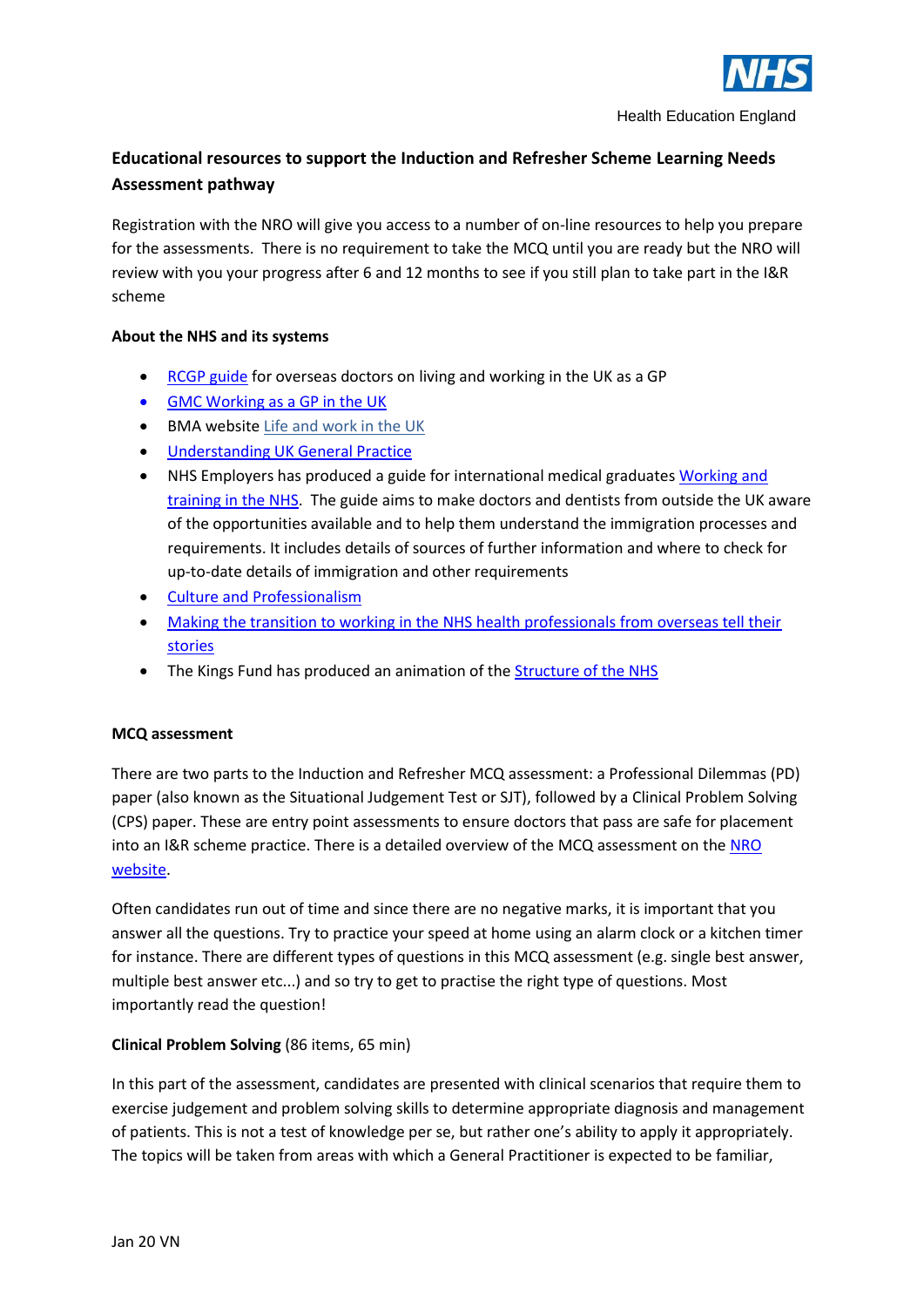

Health Education England

there is no negative marking. The format of the questions include **Extended Matching Questions** and [Single Best Answers.](http://www.medschools.ac.uk/MSCAA/EXAMPLEQUESTIONS/Pages/SBAs.aspx)

## **Professional Dilemmas** (62 items, 100 min):

The Professional Dilemmas paper is a [Situational Judgement Test \(SJT\)](https://en.wikipedia.org/wiki/Situational_judgement_test) (see also th[e Foundation](http://sjt.foundationprogramme.nhs.uk/sample)  [Programme website](http://sjt.foundationprogramme.nhs.uk/sample) for examples). It will assess your approach to ethical dilemmas. Specifically, the questions measure one's understanding of situations that arise for doctors in the NHS, particularly in General Practice, judgement in differentiating between appropriate and inappropriate responses, and the ability to recognise the most important concerns in any situation. It focuses on appropriate behaviour with respect to interacting with patients and colleagues and in managing one's own workload. It does not require specific knowledge of general practice but does assume general familiarity with typical primary and secondary care procedures. The test covers three core domains: professional integrity, coping with pressure, empathy and sensitivity. Around half of the items are ranking items and the other half of the items are multiple choice. As with the CPS paper, there is no negative marking. It is important to note that this marking convention means that even if a candidate were to answer a ranking item completely out of order, they would score a minimum of 8 marks for that question. Skipping or missing an item, however, results in a score of 0 marks for that question.

### **MCQ Resources:**

- RCGP one year free associate membership is available for all GPs enrolled in the Induction and Refresher scheme and the NRO will register you. Membership includes full access to:
	- o [on-line learning](http://elearning.rcgp.org.uk/)
	- o [Personal Educational Planning tool](http://elearning.rcgp.org.uk/course/index.php?categoryid=17) (PEP)
	- o [Essential Knowledge Updates](http://elearning.rcgp.org.uk/course/index.php?categoryid=2)
- **[NRO website](https://gprecruitment.hee.nhs.uk/Induction-Refresher/MCQ) with [sample MCQs](https://gprecruitment.hee.nhs.uk/Portals/8/Documents/National/MSRA%20Applicant%20Guide%20-%20Sample%20Questions.pdf?ver=2016-10-27-083032-9)**
- NICE clinica[l guidelines](https://www.nice.org.uk/guidance) an[d summaries](http://cks.nice.org.uk/#?char=A)
- GMC guidelines of [Good Medical Practice](http://www.gmc-uk.org/guidance/good_medical_practice.asp) an[d Ethical guidance](https://www.gmc-uk.org/gmpinaction/) in preparation for the SJT. The GMC also offer a free half-day learnin[g Welcome to UK practice](https://www.gmc-uk.org/about/what-we-do-and-why/learning-and-support/workshops-for-doctors/welcome-to-uk-practice) session to help overseas doctors understand the ethical issues that face doctors and their patients on a day to day basis and covers.
- The Fourteen Fish appraisal, revalidation and learning toolkit offers a free support package for [the I&R scheme](https://www.fourteenfish.com/iandr/welcome) once you have registered.
- E-learning modules are available from [e-Learning for Health](https://www.e-lfh.org.uk/) an[d e-Learning for General Practice.](http://www.e-lfh.org.uk/programmes/general-practitioners/access-the-e-learning/) Free access is available once registered with the NRO [\(iandr@hee.nhs.uk](mailto:iandr@hee.nhs.uk))
- Useful comprehensive on-line resources for can be found a[t Bradford VTS resources](https://www.bradfordvts.co.uk/online-resources/)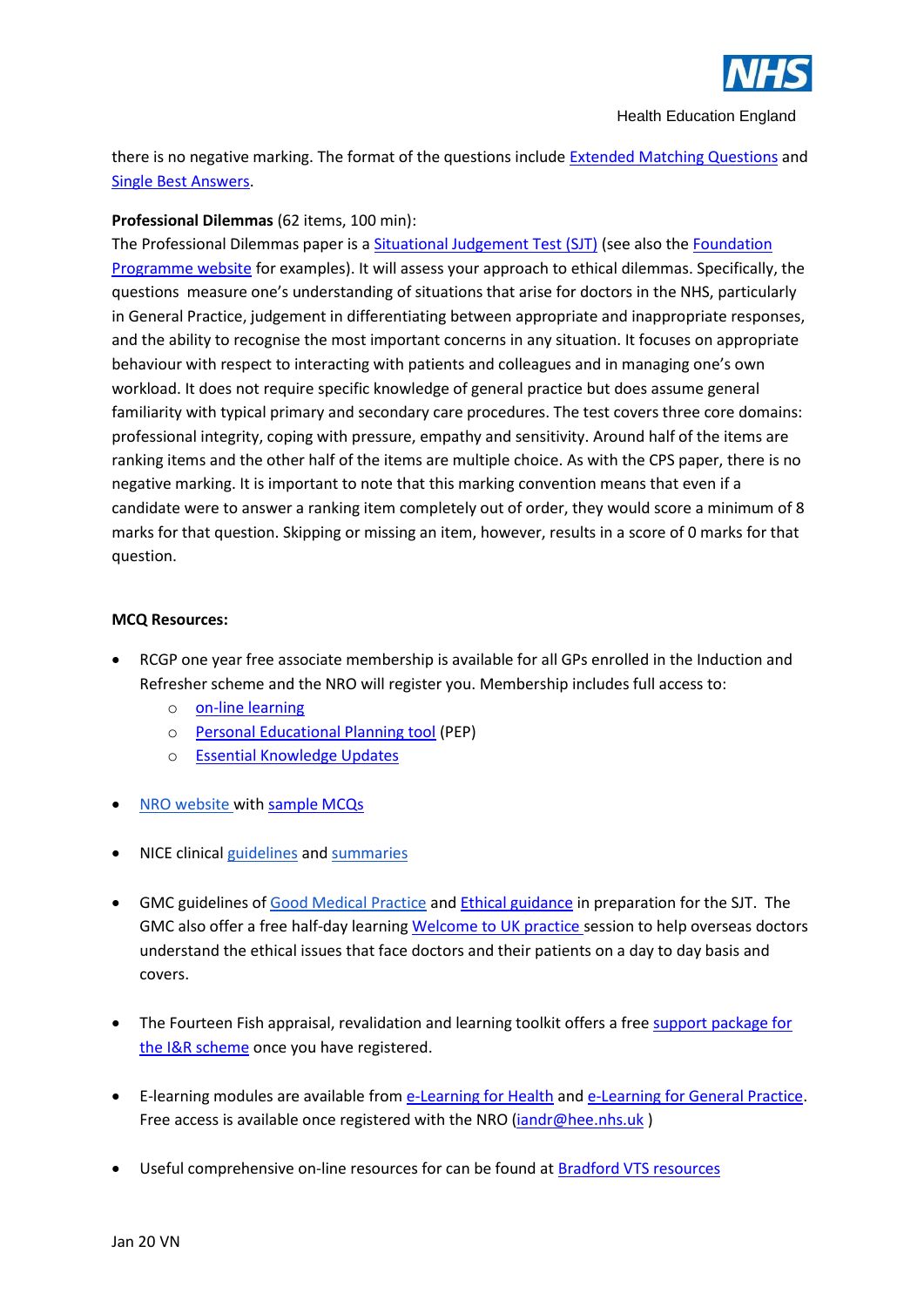

- [Prescribing:](https://www.bradfordvts.co.uk/online-resources/prescribing/)
	- o [British National Formulary](https://www.medicinescomplete.com/mc/bnfc/current/)
- [Paediatric guidelines](https://www.piernetwork.org/guidelines.html)
- [Reflective practice](http://www.lpmde.ac.uk/professional-development/elearning-support-and-self-review-modules)
- Wessex LMC educational web resources [Click here](https://www.wessexlmcs.com/wessexlmcspodcastssupportingyouandyourpractice)
- National Rheumatoid Arthritis society [Click here](https://www.nras.org.uk/for-professionals) & [Click here](http://www.arthritisresearchuk.org/health-professionals-and-students/student-handbook/intro-to-msk-assessment.aspx)
- You may wish to attend a GP Update course and there are commercially available on-line MCQ banks with practice MCQs, but you will need to pay a subscription to use them.
- Useful books are available to get some idea on the style and type of questions used for Professional Dilemmas. Although they are for foundation doctors, the same principles apply to a primary care setting. Search for "GPST Stage 2 questions"
- The [Pearson VUE](http://www.pearsonvue.com/athena/athena.asp) Test Centres provide general [guidance](https://www.youtube.com/embed/gJF4jkkXhaU?rel=0&enablejsapi=1) and help with the [controls and screen](http://www.pearsonvue.com/demo/)  [layouts.](http://www.pearsonvue.com/demo/)

### **Simulated Surgery Assessment**

This test assesses your consulting and communication skills. It is intended to be like an everyday surgery in any general practice. It is set in a consulting room with patients who come in for 10 minute appointments.

### **Simulated Surgery Resources:**

- **NRO** website
- The Fourteen Fish appraisal, revalidation and learning toolkit offers a free support package for [the I&R scheme](https://www.fourteenfish.com/iandr/welcome) once you have registered.

## • [Consultation models](http://www.patient.co.uk/doctor/consultation-analysis)

This short video while directed at Pharmacists consulting is useful to help understand "the patient centred model" of consulting used in NHS General - [Patient centred consultation](https://m.youtube.com/watch?v=luYfFlh6LOc)

- [The GP consultation](https://www.bradfordvts.co.uk/online-resources/consultation-skills/)
- The Simulated Surgery is NOT the same as the MRCGP Clinical Skills Assessment (CSA) but some of the [resources](https://www.pennine-gp-training.co.uk/csa-courses-and-resources.html) relating to the CSA may be helpful.